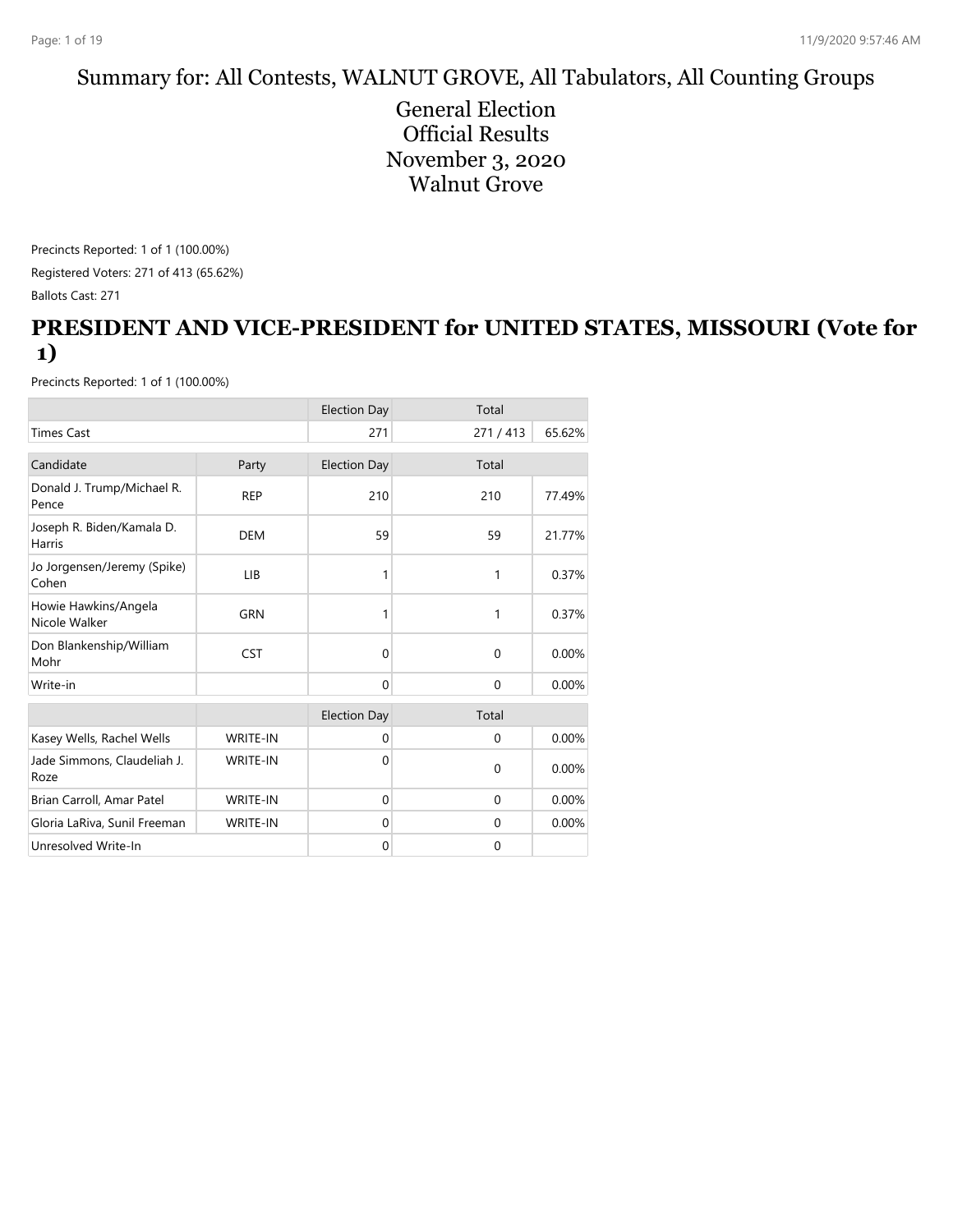# **GOVERNOR for MISSOURI, MISSOURI (Vote for 1)**

|                     |                 | <b>Election Day</b> | Total    |        |
|---------------------|-----------------|---------------------|----------|--------|
| <b>Times Cast</b>   |                 | 271                 | 271/413  | 65.62% |
| Candidate           | Party           | <b>Election Day</b> | Total    |        |
| Mike Parson         | <b>REP</b>      | 205                 | 205      | 75.93% |
| Nicole Galloway     | <b>DEM</b>      | 62                  | 62       | 22.96% |
| <b>Rik Combs</b>    | LIB.            | 3                   | 3        | 1.11%  |
| Jerome Howard Bauer | GRN             | $\Omega$            | $\Omega$ | 0.00%  |
| Write-in            |                 | $\Omega$            | $\Omega$ | 0.00%  |
|                     |                 | <b>Election Day</b> | Total    |        |
| Arnie C. AC Dienoff | <b>WRITE-IN</b> | $\Omega$            | $\Omega$ | 0.00%  |
| Theo (Ted) Brown Sr | <b>WRITE-IN</b> | $\Omega$            | $\Omega$ | 0.00%  |
| Martin Lindstedt    | <b>WRITE-IN</b> | $\Omega$            | $\Omega$ | 0.00%  |
| Unresolved Write-In |                 | $\Omega$            | $\Omega$ |        |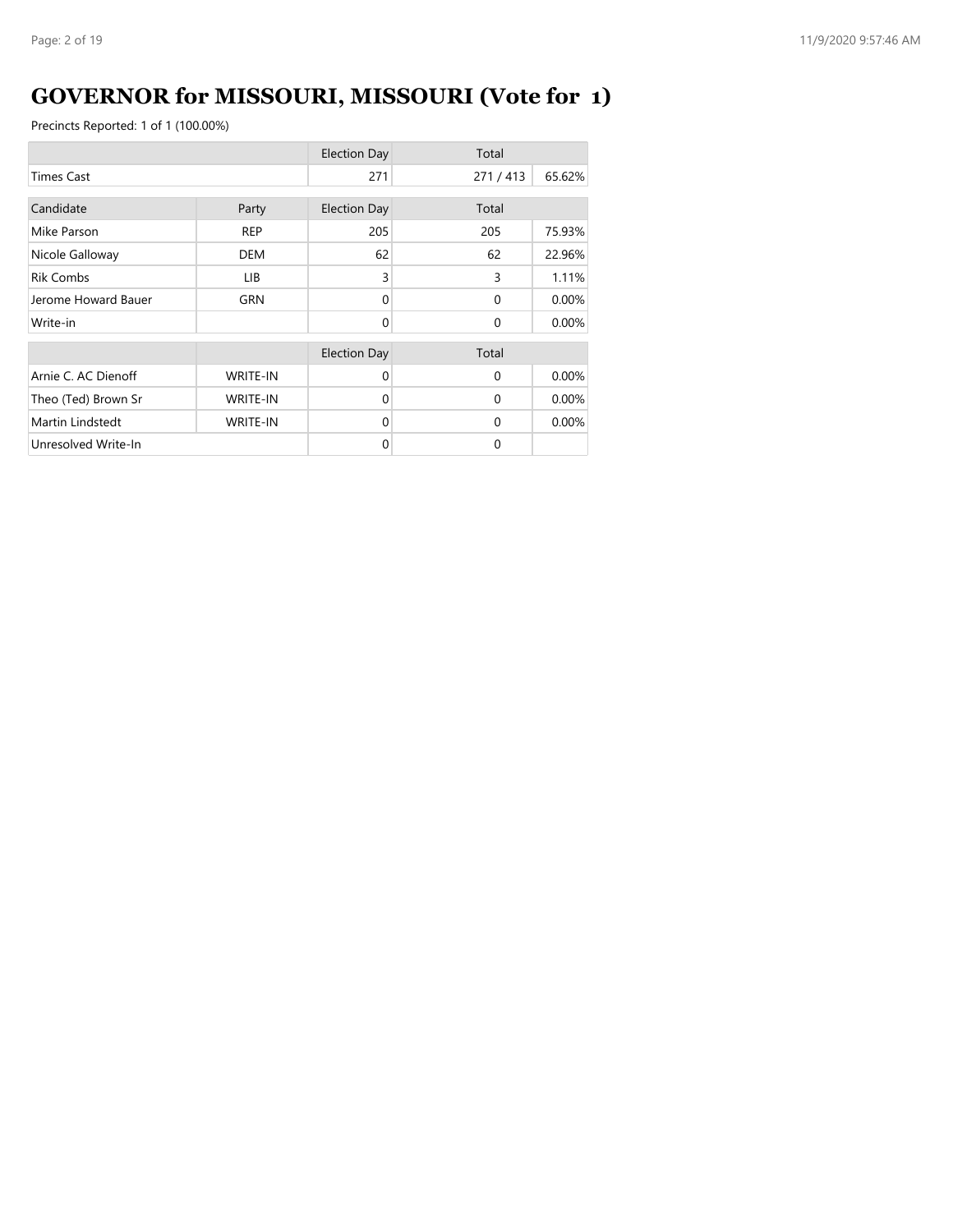## **LIEUTENANT GOVERNOR for MISSOURI, MISSOURI (Vote for 1)**

|                     |                 | <b>Election Day</b> | Total          |        |
|---------------------|-----------------|---------------------|----------------|--------|
| <b>Times Cast</b>   |                 | 271                 | 271/413        | 65.62% |
| Candidate           | Party           | <b>Election Day</b> | Total          |        |
| Mike Kehoe          | <b>REP</b>      | 207                 | 207            | 77.53% |
| Alissia Canady      | <b>DEM</b>      | 58                  | 58             | 21.72% |
| <b>Bill Slantz</b>  | LIB             | $\overline{c}$      | $\overline{c}$ | 0.75%  |
| Kelley Dragoo       | <b>GRN</b>      | $\Omega$            | $\Omega$       | 0.00%  |
| Write-in            |                 | $\Omega$            | $\Omega$       | 0.00%  |
|                     |                 | <b>Election Day</b> | Total          |        |
| Jeremy Gundel       | <b>WRITE-IN</b> | $\Omega$            | $\Omega$       | 0.00%  |
| Unresolved Write-In |                 | 0                   | $\Omega$       |        |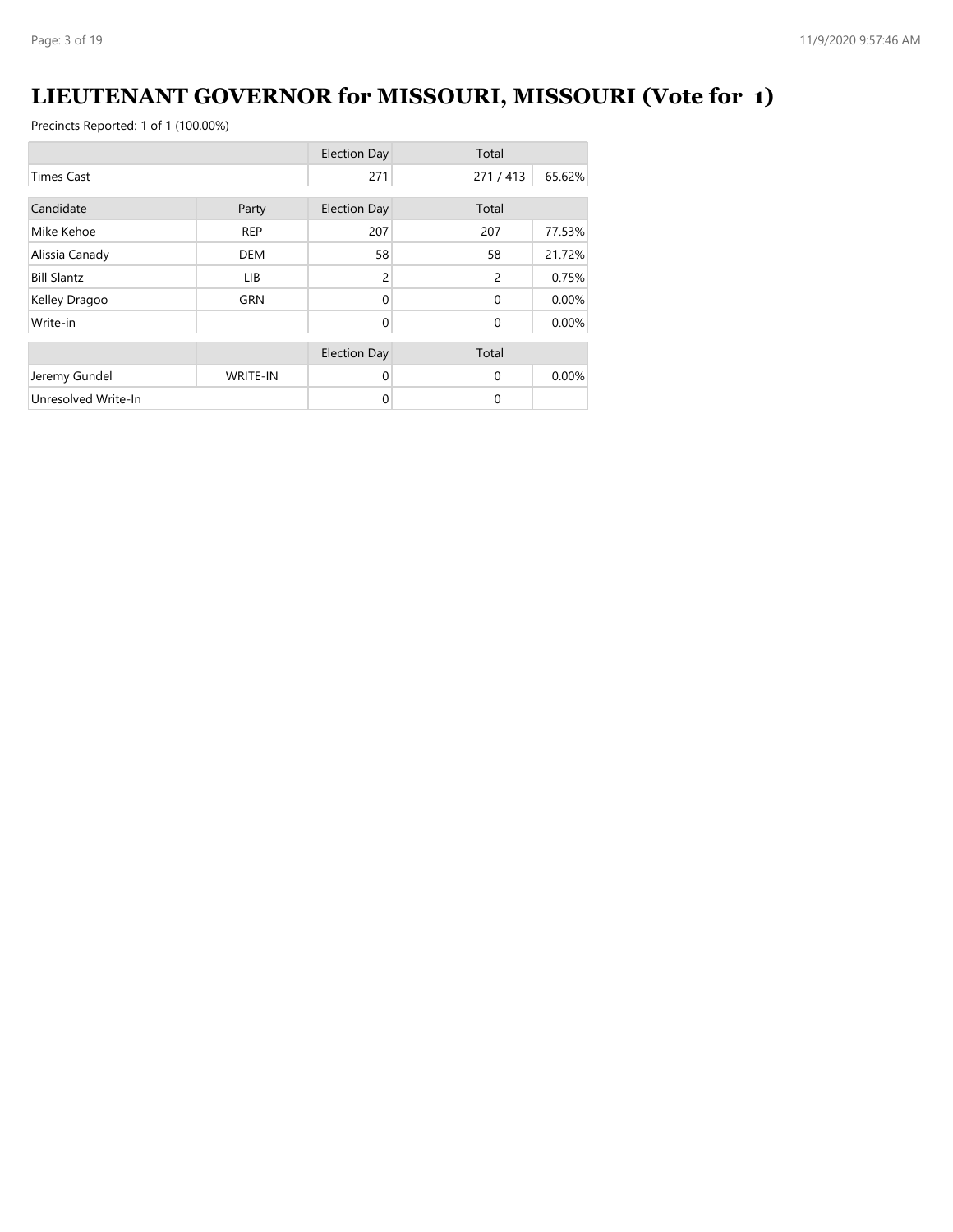# **SECRETARY OF STATE for MISSOURI, MISSOURI (Vote for 1)**

|                        |            | <b>Election Day</b> | Total          |        |
|------------------------|------------|---------------------|----------------|--------|
| <b>Times Cast</b>      |            | 271                 | 271/413        | 65.62% |
| Candidate<br>Party     |            | <b>Election Day</b> | Total          |        |
| John R. (Jay) Ashcroft | <b>REP</b> | 206                 | 206            | 77.15% |
| Yinka Faleti           | <b>DEM</b> | 57                  | 57             | 21.35% |
| Carl Herman Freese     | LIB        | 2                   | $\overline{c}$ | 0.75%  |
| Paul Lehmann           | <b>GRN</b> | 2                   | $\overline{c}$ | 0.75%  |
| Paul Venable           | <b>CST</b> | $\Omega$            | $\Omega$       | 0.00%  |
| Write-in               |            | $\Omega$            | $\Omega$       | 0.00%  |
|                        |            | <b>Election Day</b> | Total          |        |
| Unresolved Write-In    |            | 0                   | $\Omega$       |        |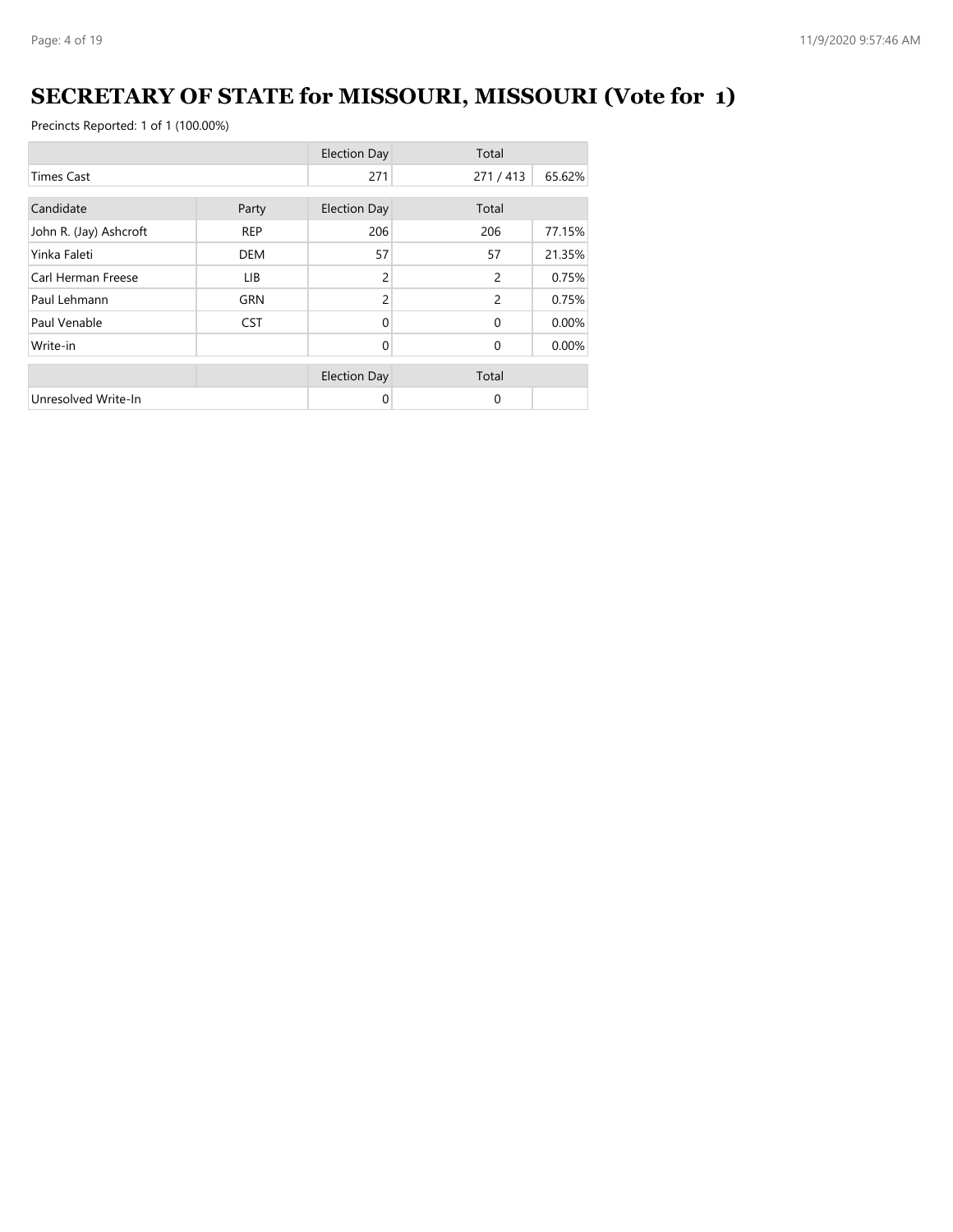# **STATE TREASURER for MISSOURI, MISSOURI (Vote for 1)**

|                        |            | <b>Election Day</b> | Total    |        |
|------------------------|------------|---------------------|----------|--------|
| <b>Times Cast</b>      |            | 271                 | 271/413  | 65.62% |
| Candidate<br>Party     |            | <b>Election Day</b> | Total    |        |
| Scott Fitzpatrick      | <b>REP</b> | 202                 | 202      | 75.66% |
| Vicki Lorenz Englund   | <b>DEM</b> | 59                  | 59       | 22.10% |
| Nicholas (Nick) Kasoff | LIB.       | 6                   | 6        | 2.25%  |
| Joseph Civettini       | <b>GRN</b> | $\Omega$            | $\Omega$ | 0.00%  |
| Write-in               |            | 0                   | $\Omega$ | 0.00%  |
|                        |            | <b>Election Day</b> | Total    |        |
| Unresolved Write-In    |            | 0                   | $\Omega$ |        |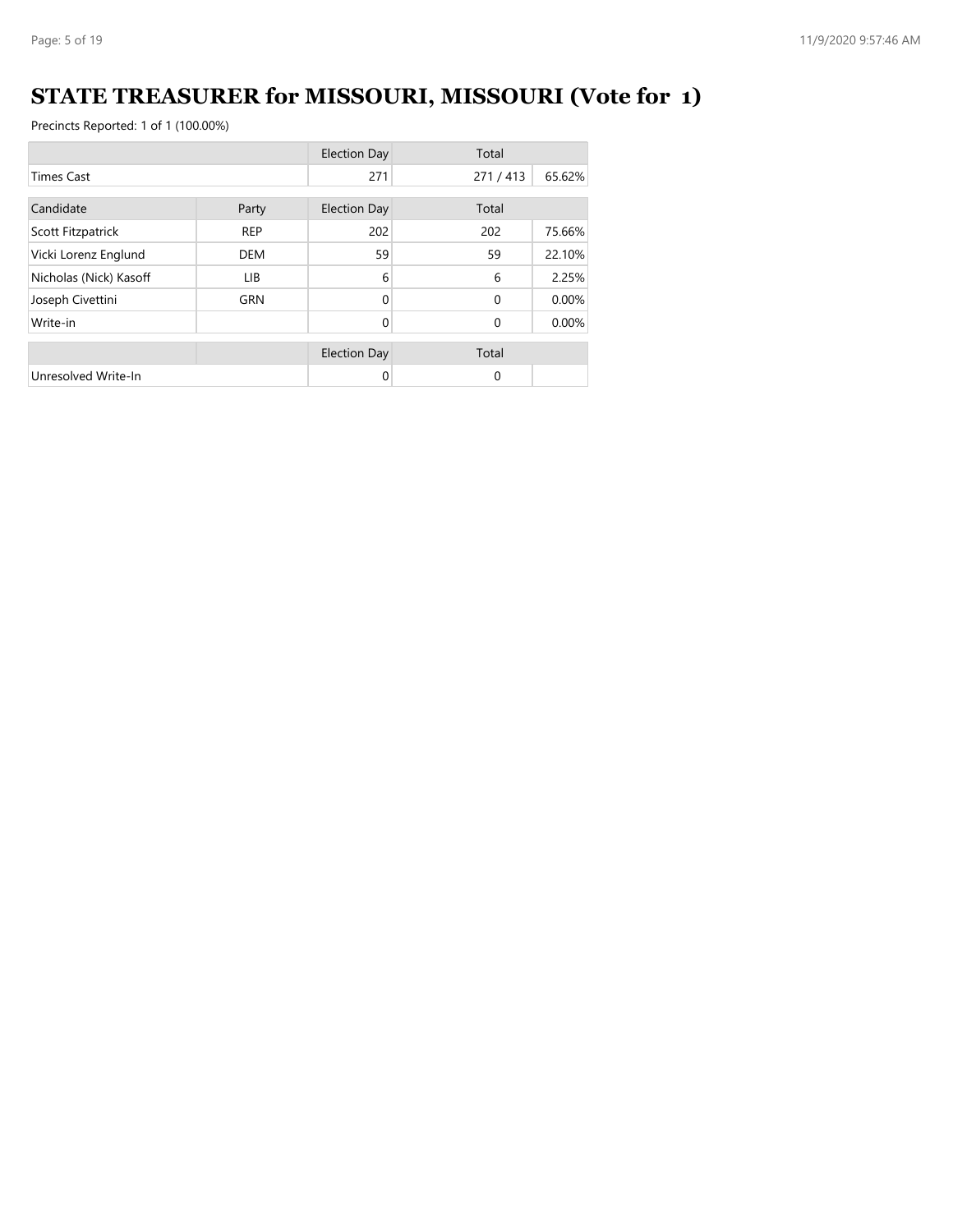## **ATTORNEY GENERAL for MISSOURI, MISSOURI (Vote for 1)**

|                      |            | <b>Election Day</b> | Total        |        |
|----------------------|------------|---------------------|--------------|--------|
| <b>Times Cast</b>    |            | 271                 | 271/413      | 65.62% |
| Candidate<br>Party   |            | <b>Election Day</b> | Total        |        |
| Eric Schmitt         | <b>REP</b> | 197                 | 197          | 73.78% |
| <b>Rich Finneran</b> | <b>DEM</b> | 63                  | 63           | 23.60% |
| Kevin C Babcock      | LIB.       | 7                   | 7            | 2.62%  |
| Write-in             |            | $\Omega$            | $\mathbf{0}$ | 0.00%  |
|                      |            | <b>Election Day</b> | Total        |        |
| Unresolved Write-In  |            | $\Omega$            | 0            |        |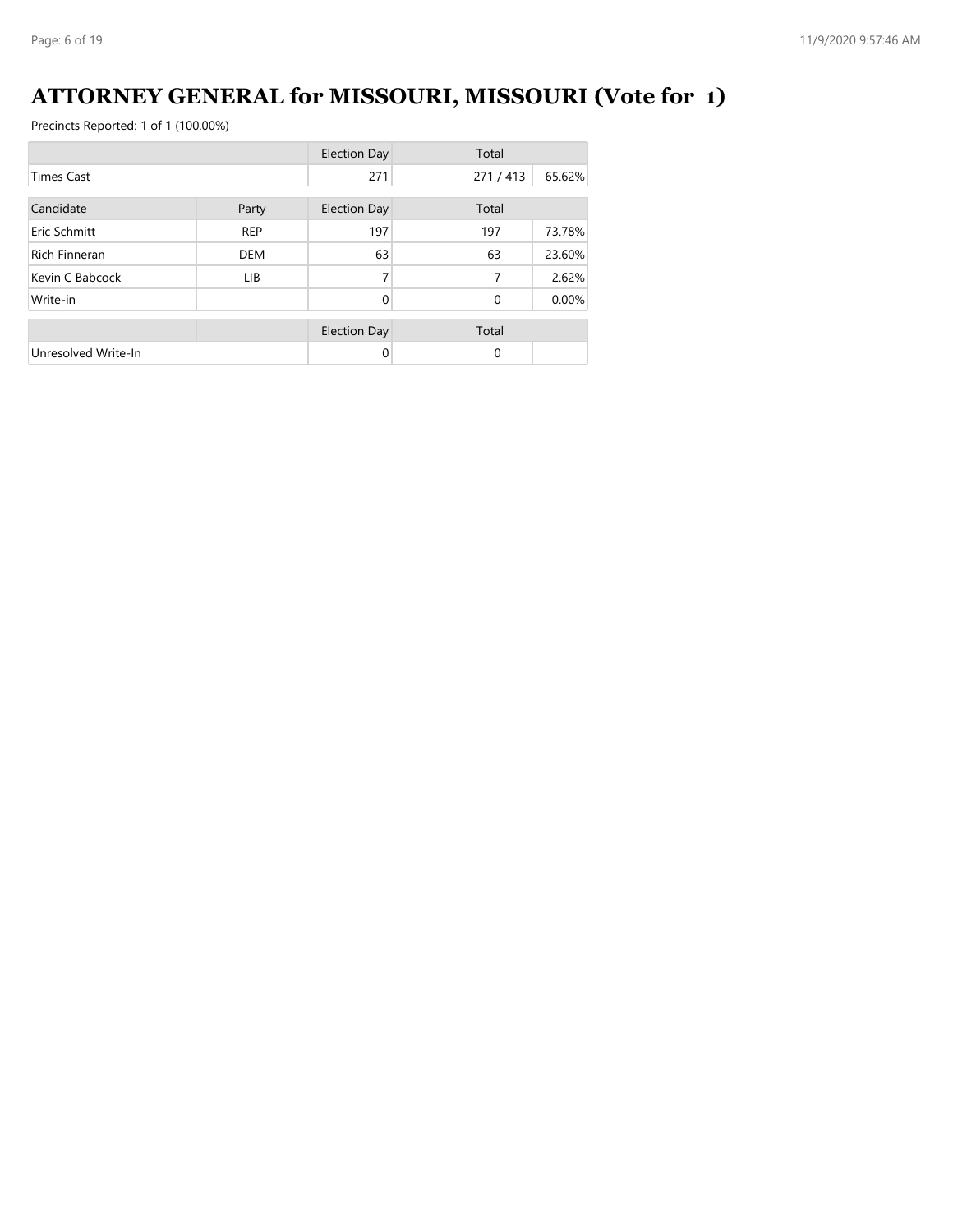#### **UNITED STATES REPRESENTATIVE IN CONGRESS for 3RD DISTRICT, MISSOURI (Vote for 1)**

|                           |                 | <b>Election Day</b> | Total    |        |
|---------------------------|-----------------|---------------------|----------|--------|
| <b>Times Cast</b>         |                 | 271                 | 271/413  | 65.62% |
| Candidate                 | Party           | <b>Election Day</b> | Total    |        |
| <b>Blaine Luetkemeyer</b> | <b>REP</b>      | 208                 | 208      | 77.61% |
| Megan Rezabek             | <b>DEM</b>      | 56                  | 56       | 20.90% |
| Leonard J Steinman II     | <b>LIB</b>      | 4                   | 4        | 1.49%  |
| Write-in                  |                 | 0                   | $\Omega$ | 0.00%  |
|                           |                 | <b>Election Day</b> | Total    |        |
| Thomas (Tom) Clapp        | <b>WRITE-IN</b> | $\Omega$            | $\Omega$ | 0.00%  |
| Unresolved Write-In       |                 | 0                   | $\Omega$ |        |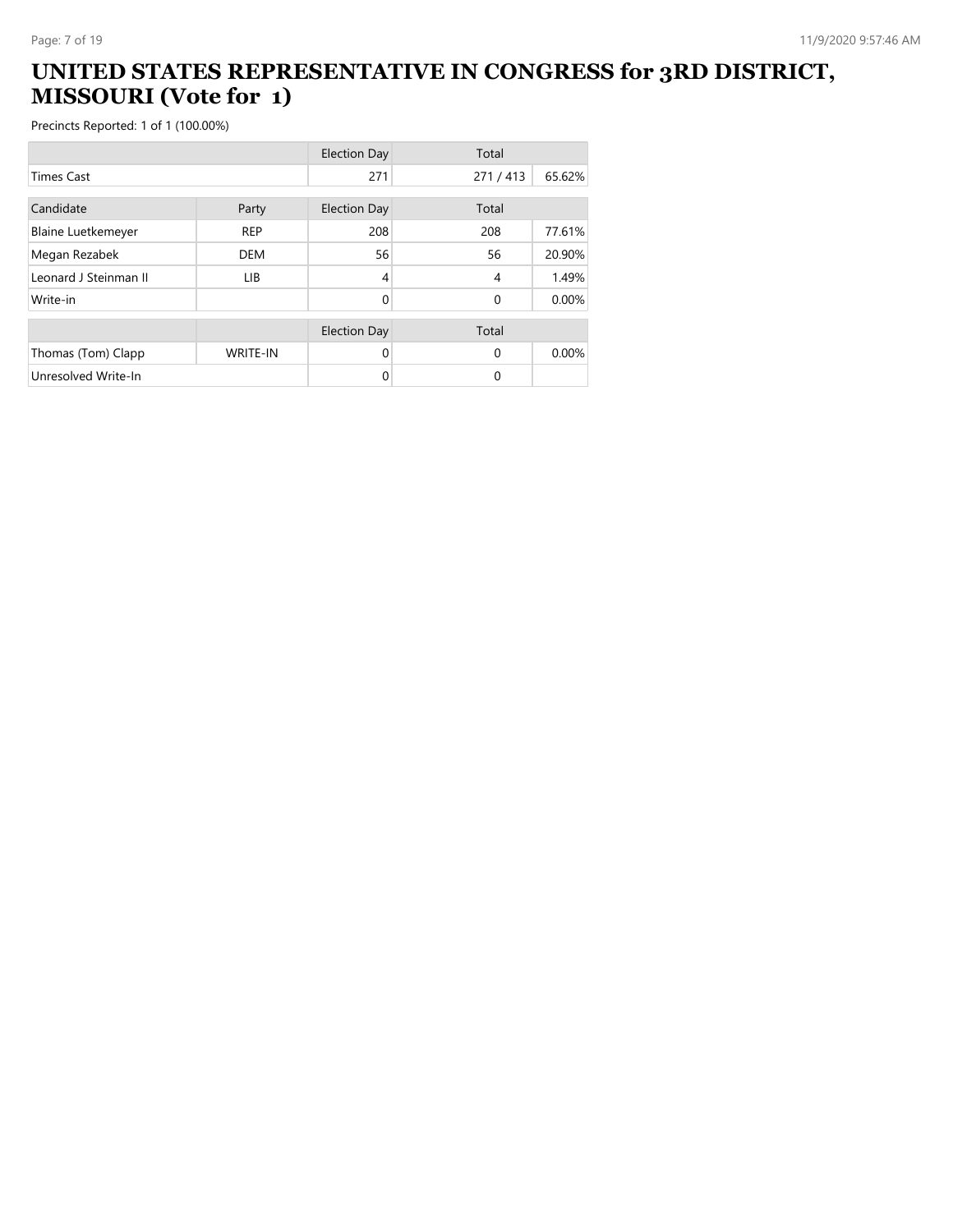## **STATE REPRESENTATIVE for 42ND DISTRICT, MISSOURI (Vote for 1)**

|                     |            | <b>Election Day</b> | Total   |         |
|---------------------|------------|---------------------|---------|---------|
| <b>Times Cast</b>   |            | 271                 | 271/413 | 65.62%  |
| Candidate           | Party      | <b>Election Day</b> | Total   |         |
| Jeff Porter         | <b>REP</b> | 234                 | 234     | 100.00% |
| Write-in            |            | 4                   | 4       | 1.71%   |
|                     |            | <b>Election Day</b> | Total   |         |
| Unresolved Write-In |            | 4                   | 4       |         |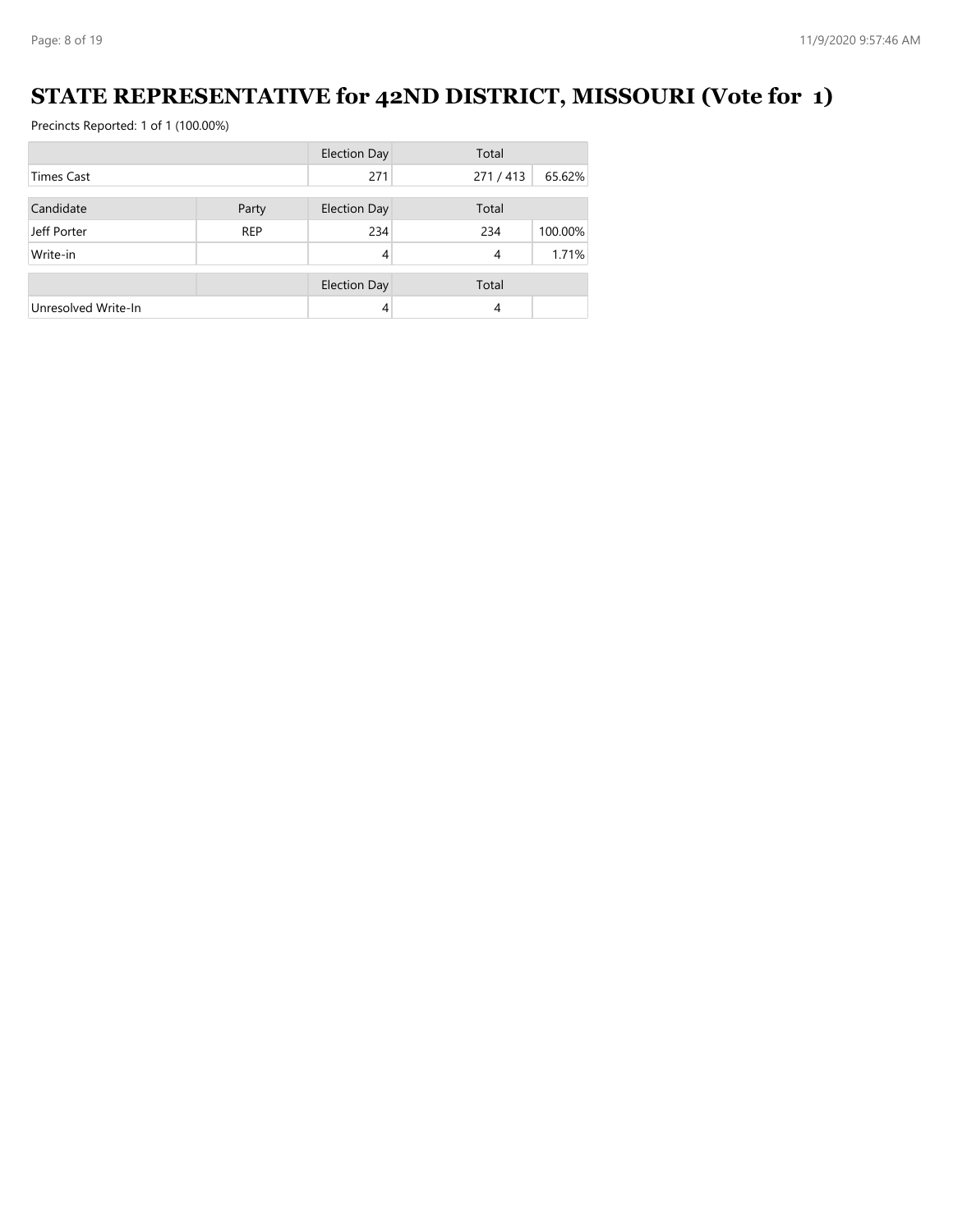## **COUNTY COMMISSIONER for SOUTHERN DISTRICT, MISSOURI (Vote for 1)**

|                     |            | <b>Election Day</b> | Total   |         |
|---------------------|------------|---------------------|---------|---------|
| <b>Times Cast</b>   |            | 271                 | 271/413 | 65.62%  |
|                     |            |                     |         |         |
| Candidate           | Party      | <b>Election Day</b> | Total   |         |
| Tom Meyer           | <b>REP</b> | 236                 | 236     | 100.00% |
| Write-in            |            |                     |         | 0.42%   |
|                     |            | <b>Election Day</b> | Total   |         |
| Unresolved Write-In |            |                     |         |         |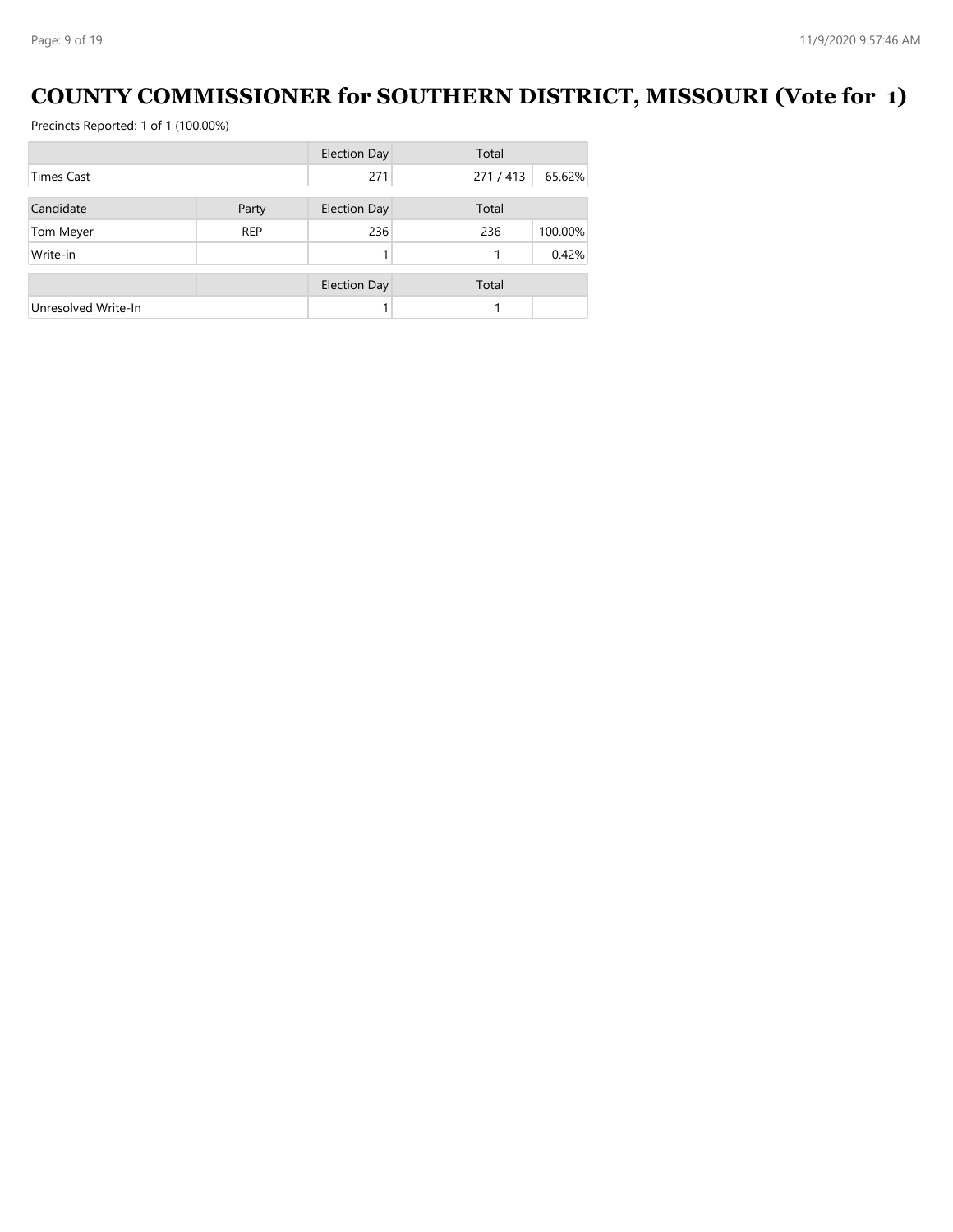# **SHERIFF for WARREN COUNTY, MISSOURI (Vote for 1)**

|                     |            | <b>Election Day</b> | Total   |         |
|---------------------|------------|---------------------|---------|---------|
| <b>Times Cast</b>   |            | 271                 | 271/413 | 65.62%  |
| Candidate           | Party      | <b>Election Day</b> | Total   |         |
| Kevin Harrison      | <b>REP</b> | 241                 | 241     | 100.00% |
| Write-in            |            | $\mathcal{P}$       | 2       | 0.83%   |
|                     |            | <b>Election Day</b> | Total   |         |
| Unresolved Write-In |            |                     | 2       |         |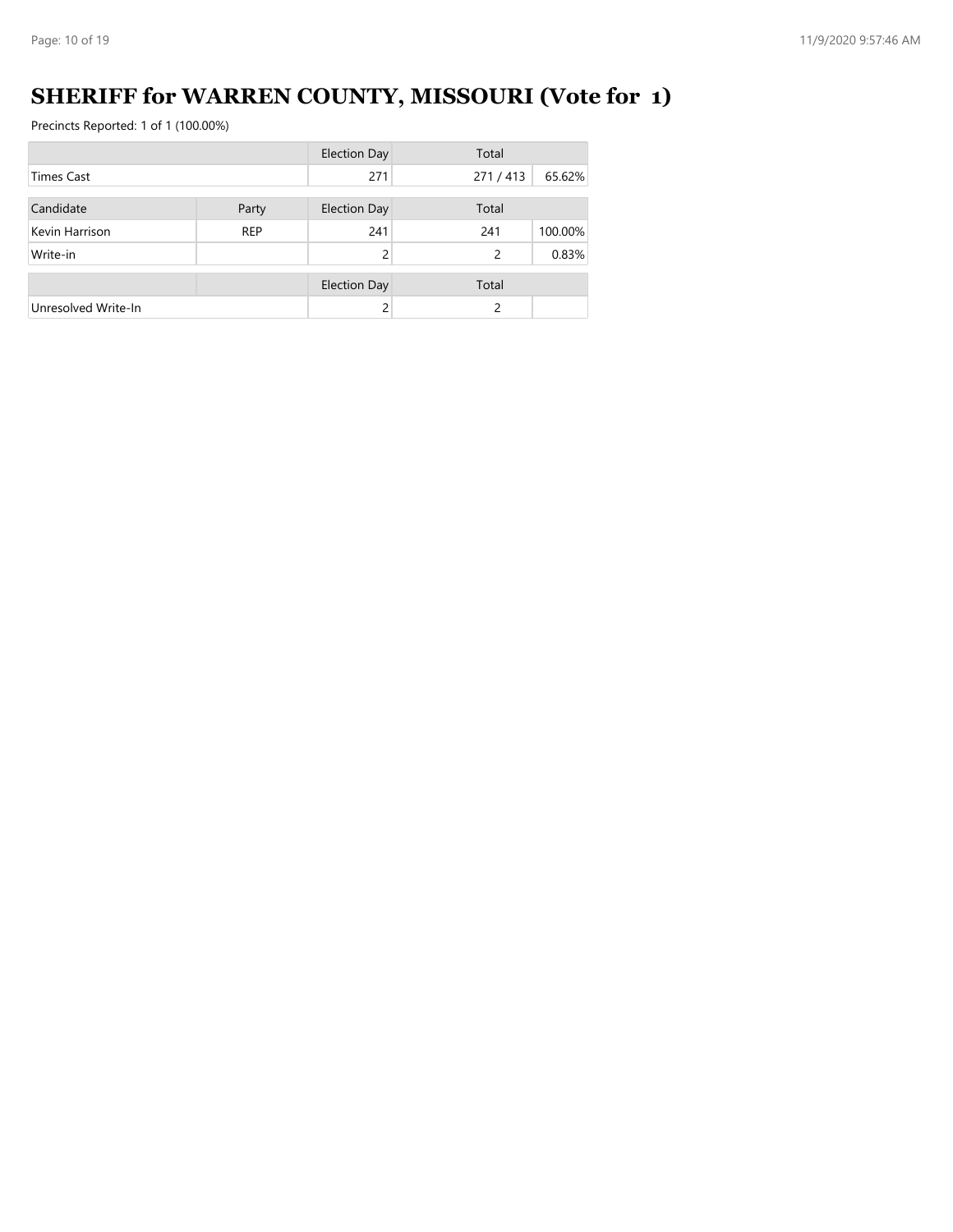# **ASSESSOR for WARREN COUNTY, MISSOURI (Vote for 1)**

|                          |            | <b>Election Day</b> | Total    |         |
|--------------------------|------------|---------------------|----------|---------|
| <b>Times Cast</b>        |            | 271                 | 271/413  | 65.62%  |
| Candidate                | Party      | <b>Election Day</b> | Total    |         |
| Kathryn L. (Katie) Smith | <b>REP</b> | 243                 | 243      | 100.00% |
| Write-in                 |            | $\Omega$            | $\Omega$ | 0.00%   |
|                          |            | <b>Election Day</b> | Total    |         |
| Unresolved Write-In      |            | $\Omega$            | 0        |         |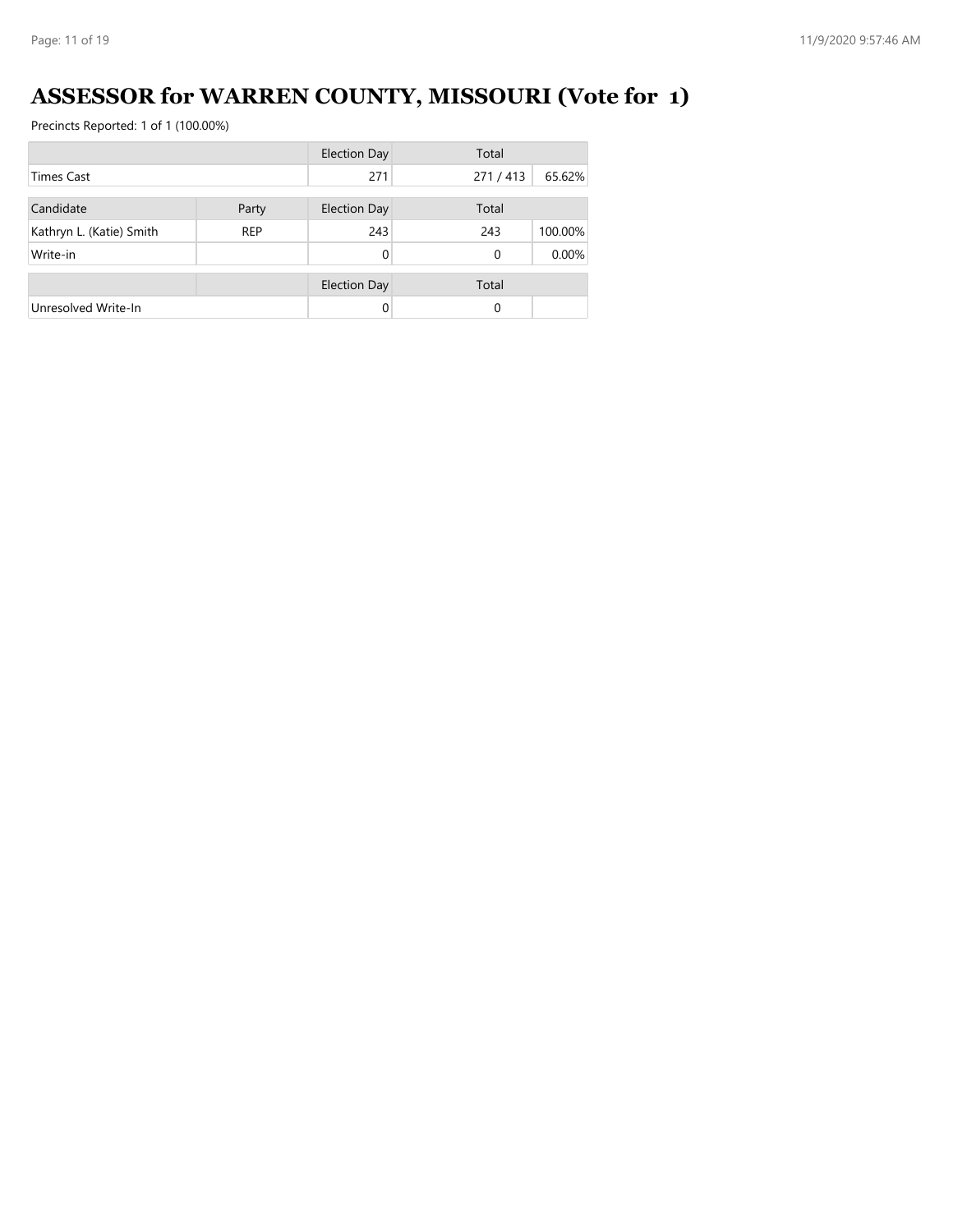## **PUBLIC ADMINISTRATOR for WARREN COUNTY, MISSOURI (Vote for 1)**

|                         |            | <b>Election Day</b> | Total         |         |
|-------------------------|------------|---------------------|---------------|---------|
| Times Cast              |            | 271                 | 271/413       | 65.62%  |
|                         |            |                     |               |         |
| Candidate               | Party      | <b>Election Day</b> | Total         |         |
| Melissa (Missy) Dempsey | <b>REP</b> | 237                 | 237           | 100.00% |
| Write-in                |            |                     | $\mathcal{P}$ | 0.84%   |
|                         |            | <b>Election Day</b> | Total         |         |
| Unresolved Write-In     |            |                     |               |         |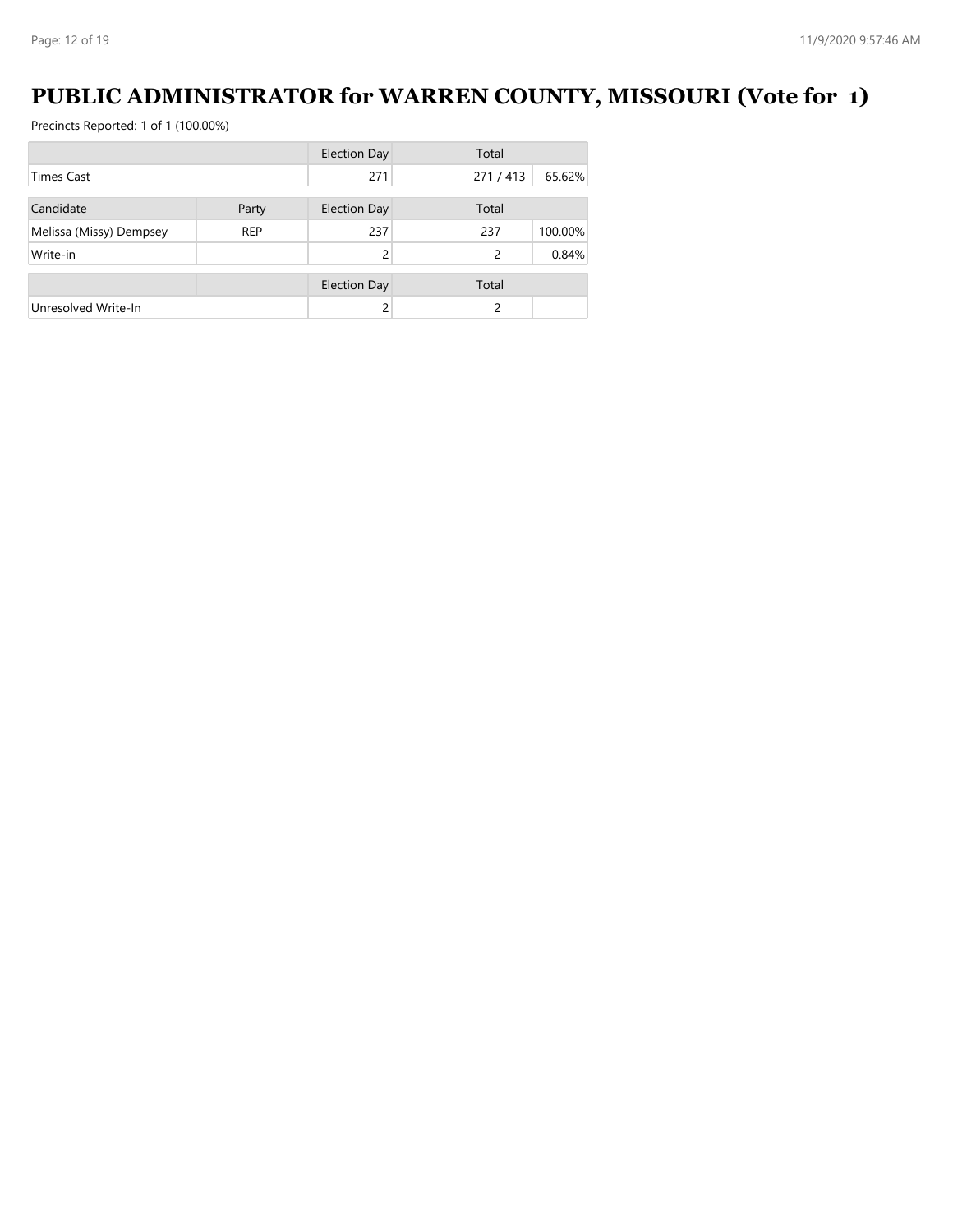# **CORONER for WARREN COUNTY, MISSOURI (Vote for 1)**

|                     |            | <b>Election Day</b> | Total   |         |  |
|---------------------|------------|---------------------|---------|---------|--|
| <b>Times Cast</b>   |            | 271                 | 271/413 | 65.62%  |  |
|                     |            |                     |         |         |  |
| Candidate           | Party      | <b>Election Day</b> | Total   |         |  |
| Mark W. O'Neill     | <b>REP</b> | 232                 | 232     | 100.00% |  |
| Write-in            |            | 3                   | 3       | 1.29%   |  |
|                     |            | <b>Election Day</b> | Total   |         |  |
|                     |            |                     |         |         |  |
| Unresolved Write-In |            | 3                   | 3       |         |  |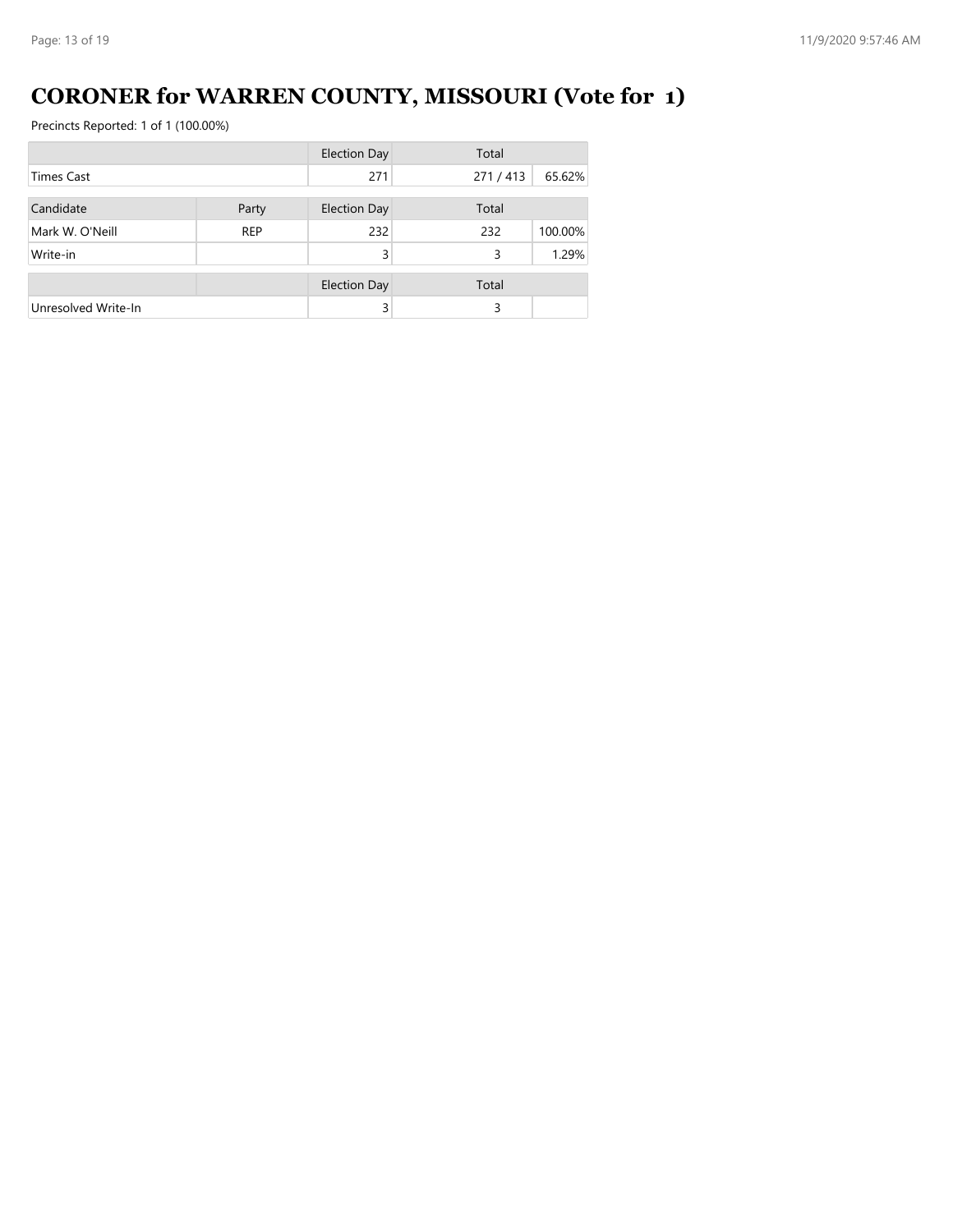## **SURVEYOR for WARREN COUNTY, MISSOURI (Vote for 1)**

|                     |            | <b>Election Day</b> | Total   |         |  |
|---------------------|------------|---------------------|---------|---------|--|
| <b>Times Cast</b>   |            | 271                 | 271/413 | 65.62%  |  |
| Candidate           | Party      | <b>Election Day</b> | Total   |         |  |
| Robert L. Lewis     | <b>REP</b> | 231                 | 231     | 100.00% |  |
| Write-in            |            | 3                   | 3       | 1.30%   |  |
|                     |            | <b>Election Day</b> | Total   |         |  |
| Unresolved Write-In |            | 3                   | 3       |         |  |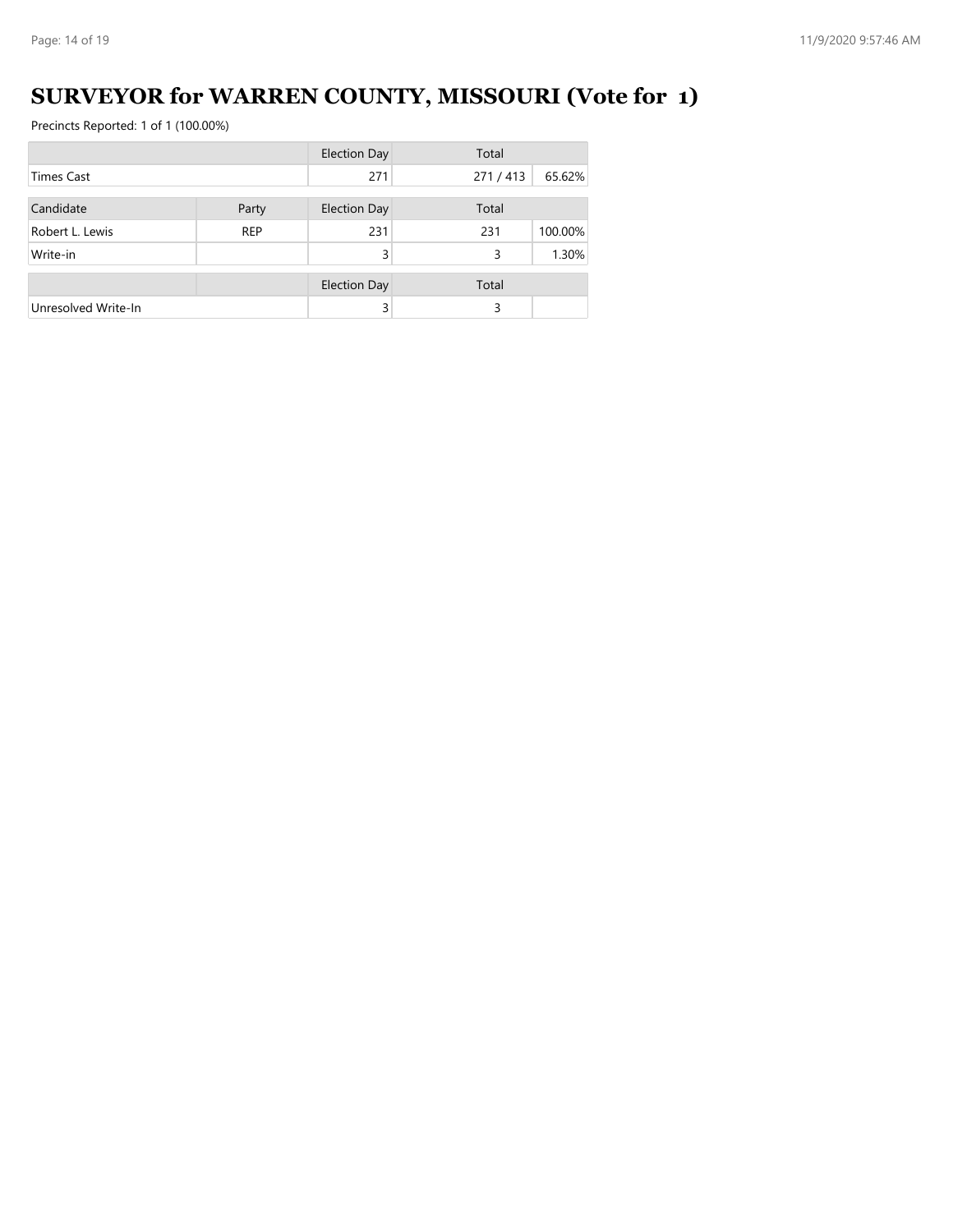## **CONSTITUTIONAL AMENDMENT NO. 1, MISSOURI (Vote for 1)**

|                     |       | <b>Election Day</b> | Total    |        |
|---------------------|-------|---------------------|----------|--------|
| <b>Times Cast</b>   |       | 271                 | 271/413  | 65.62% |
| Candidate           | Party | <b>Election Day</b> | Total    |        |
| <b>YES</b>          |       | 114                 | 114      | 44.88% |
| <b>NO</b>           |       | 140                 | 140      | 55.12% |
|                     |       | <b>Election Day</b> | Total    |        |
| Unresolved Write-In |       | $\Omega$            | $\Omega$ |        |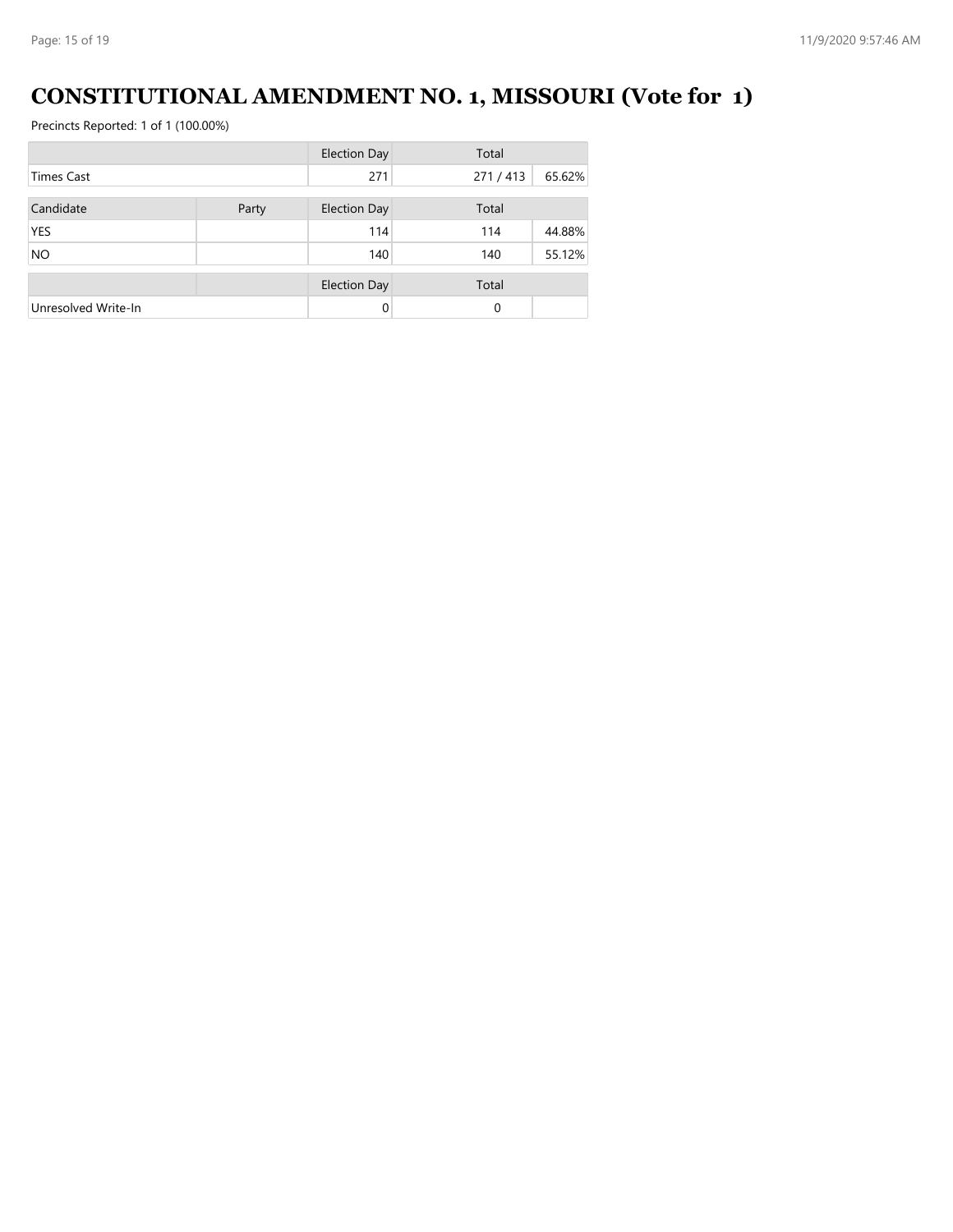# **CONSTITUTIONAL AMENDMENT NO. 3, MISSOURI (Vote for 1)**

| <b>Election Day</b> |       | Total               |         |        |
|---------------------|-------|---------------------|---------|--------|
| <b>Times Cast</b>   |       | 271                 | 271/413 | 65.62% |
| Candidate           | Party | <b>Election Day</b> | Total   |        |
| <b>YES</b>          |       | 149                 | 149     | 57.09% |
| <b>NO</b>           |       | 112                 | 112     | 42.91% |
|                     |       | <b>Election Day</b> | Total   |        |
| Unresolved Write-In |       | $\Omega$            | 0       |        |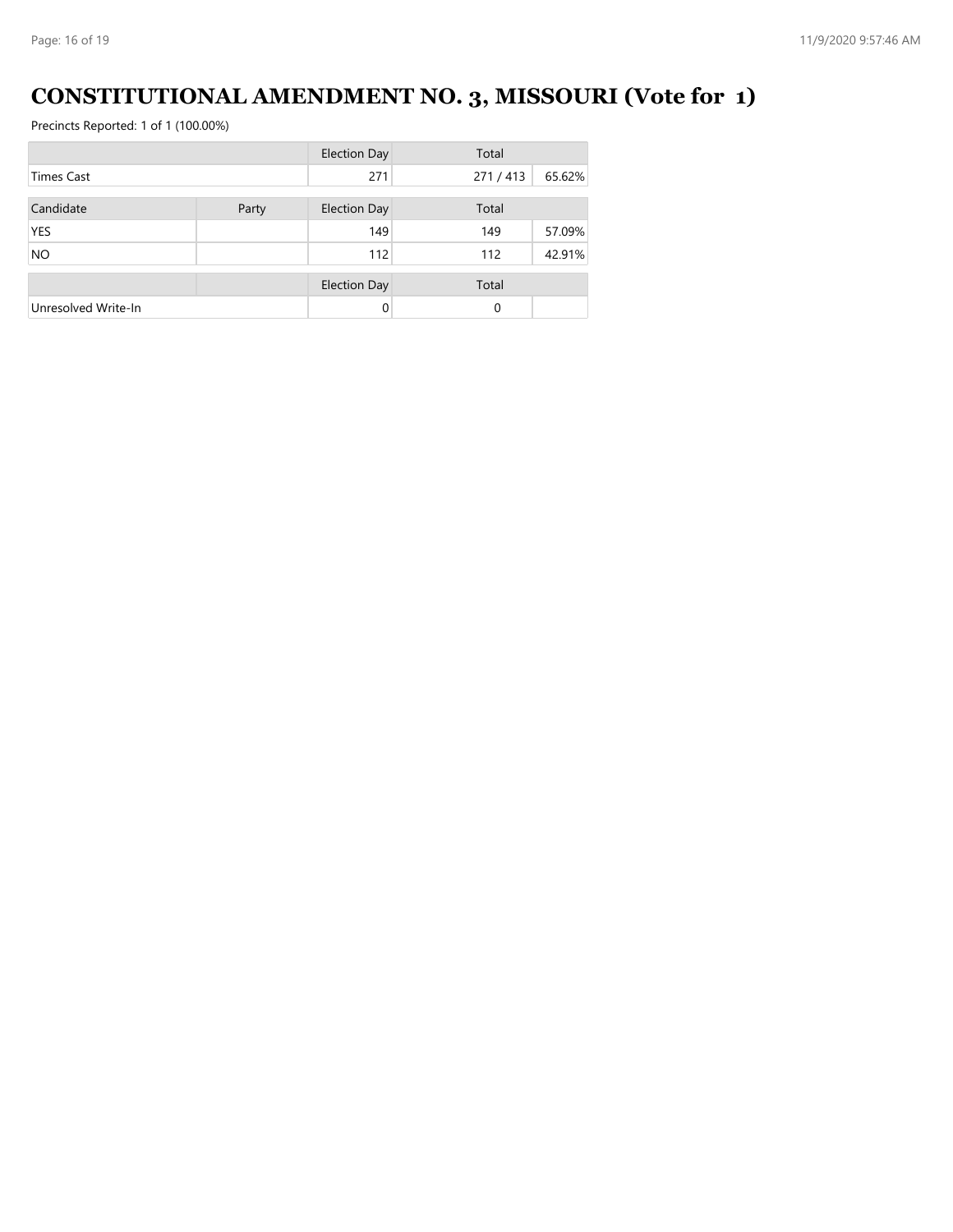#### **JUDGE(S) for MISSOURI SUPREME COURT, MISSOURI (BRECKENRIDGE) (Vote for 1)**

|                     |       | <b>Election Day</b> | Total   |        |  |
|---------------------|-------|---------------------|---------|--------|--|
| <b>Times Cast</b>   |       | 271                 | 271/413 | 65.62% |  |
|                     |       |                     |         |        |  |
| Candidate           | Party | <b>Election Day</b> | Total   |        |  |
| <b>YES</b>          |       | 162                 | 162     | 69.83% |  |
| <b>NO</b>           |       | 70                  | 70      | 30.17% |  |
|                     |       | <b>Election Day</b> | Total   |        |  |
| Unresolved Write-In |       | 0                   | 0       |        |  |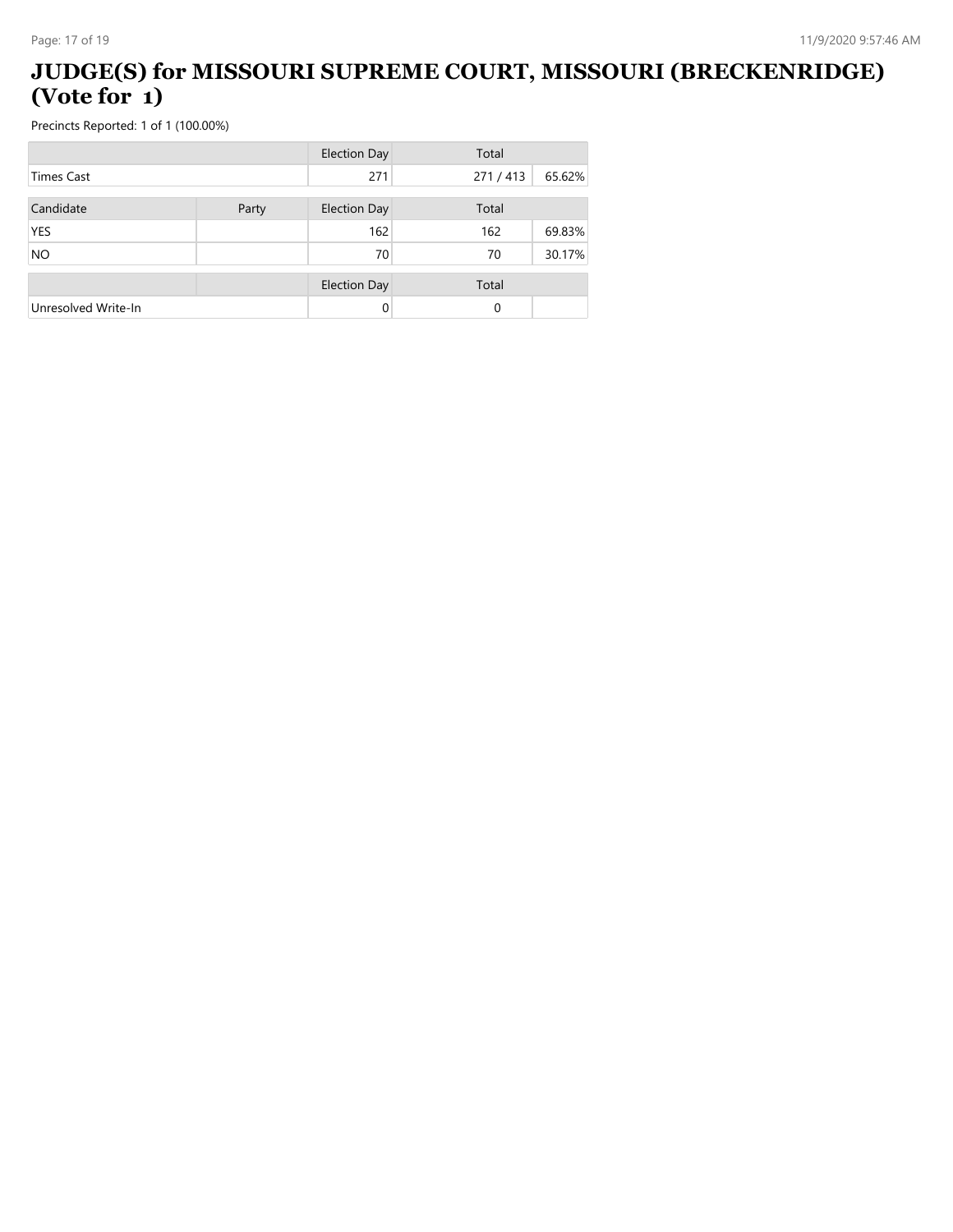#### **JUDGE(S) for MISSOURI COURT OF APPEALS, EASTERN DISTRICT, MISSOURI (ODENWALD) (Vote for 1)**

|                     |       | <b>Election Day</b> | Total   |        |  |
|---------------------|-------|---------------------|---------|--------|--|
| <b>Times Cast</b>   |       | 271                 | 271/413 | 65.62% |  |
| Candidate           | Party | <b>Election Day</b> | Total   |        |  |
| <b>YES</b>          |       | 158                 | 158     | 68.70% |  |
| <b>NO</b>           |       | 72                  | 72      | 31.30% |  |
|                     |       | <b>Election Day</b> | Total   |        |  |
| Unresolved Write-In |       | 0                   | 0       |        |  |